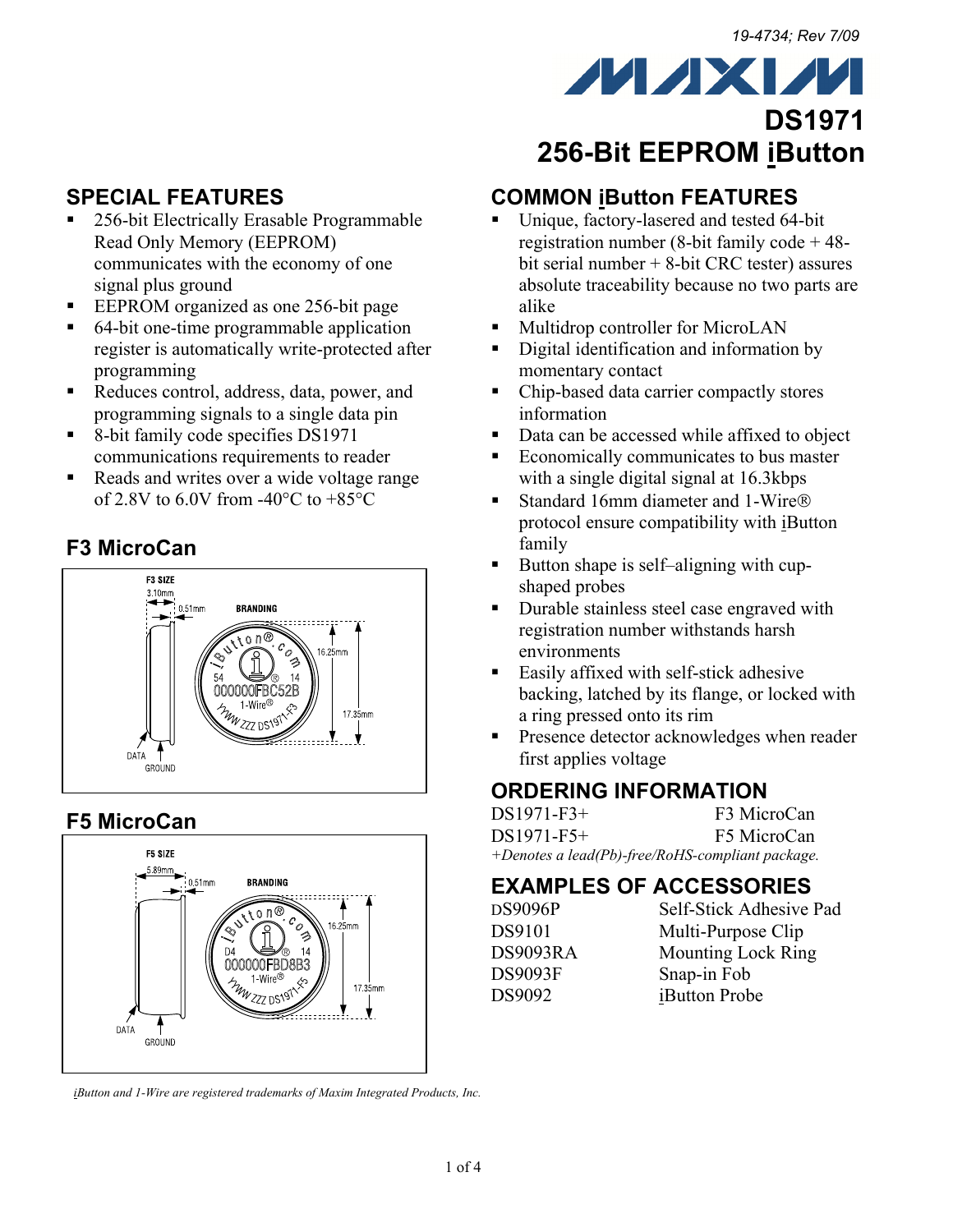### **iButton DESCRIPTION**

The DS1971 256-bit EEPROM iButton is a rugged read/write data carrier that identifies and stores relevant information about the product or person to which it is attached. This information can be accessed with minimal hardware: for example, a single port pin of a microcontroller. The DS1971 consists of a factory-lasered registration number that includes a unique 48-bit serial number, an 8-bit CRC, and an 8-bit Family Code (14H) plus 256 bits of EEPROM. The power to program and read the DS1971 is derived entirely from the 1-Wire communication line. Data is transferred serially via the 1-Wire protocol which requires only a single data lead and a ground return. The 48-bit serial number that is factorylasered into each DS1971 provides a guaranteed unique identity which allows for absolute traceability. The durable MicroCan package is highly resistant to harsh environments such as dirt, moisture, and shock. Its compact button-shaped profile is self-aligning with cup-shaped receptacles, allowing the DS1971 to be used easily by human operators or automatic equipment. Accessories permit the DS1971 to be mounted on printed circuit boards, plastic key fobs, photo-ID badges, ID bracelets, and many other objects. Applications include work-in-progress tracking, electronic travelers, access control and storage of calibration constants.

#### **OVERVIEW**

The block diagram in Figure 1 shows the relationships between the major control and memory sections of the DS1971. The DS1971 has four main data components: 1) 64-bit lasered ROM, 2) 256-bit EEPROM data memory with scratchpad, 3) 64-bit one-time programmable application register with scratchpad, and 4) 8-bit status memory. The bus master must first provide one of the ROM Function Commands before the memory functions become accessible. All data is read and written least significant bit first.

The DS1971 contains the same memory chip as the DS2430A. For a full description of the logical behavior, refer to the DS2430A data sheet.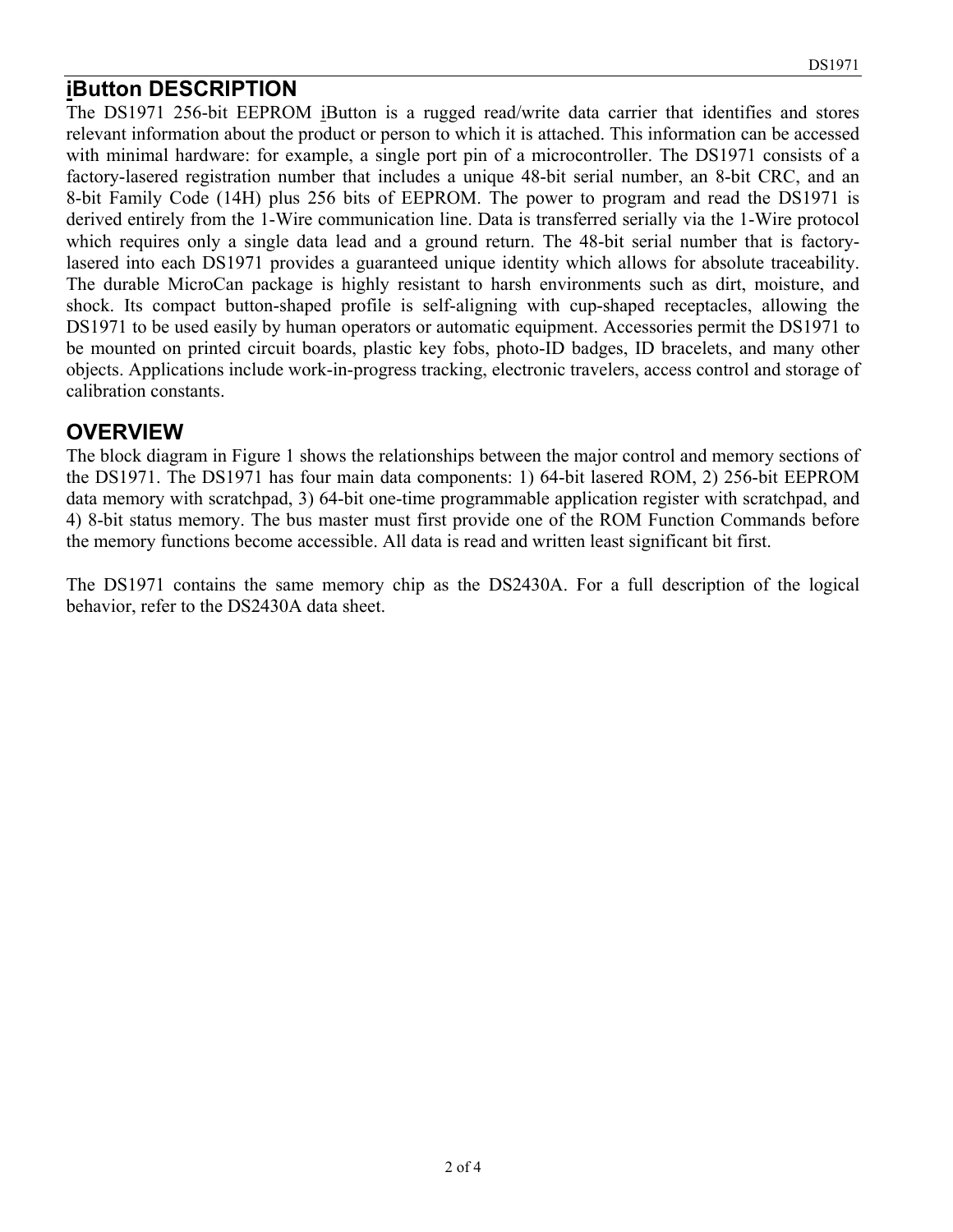